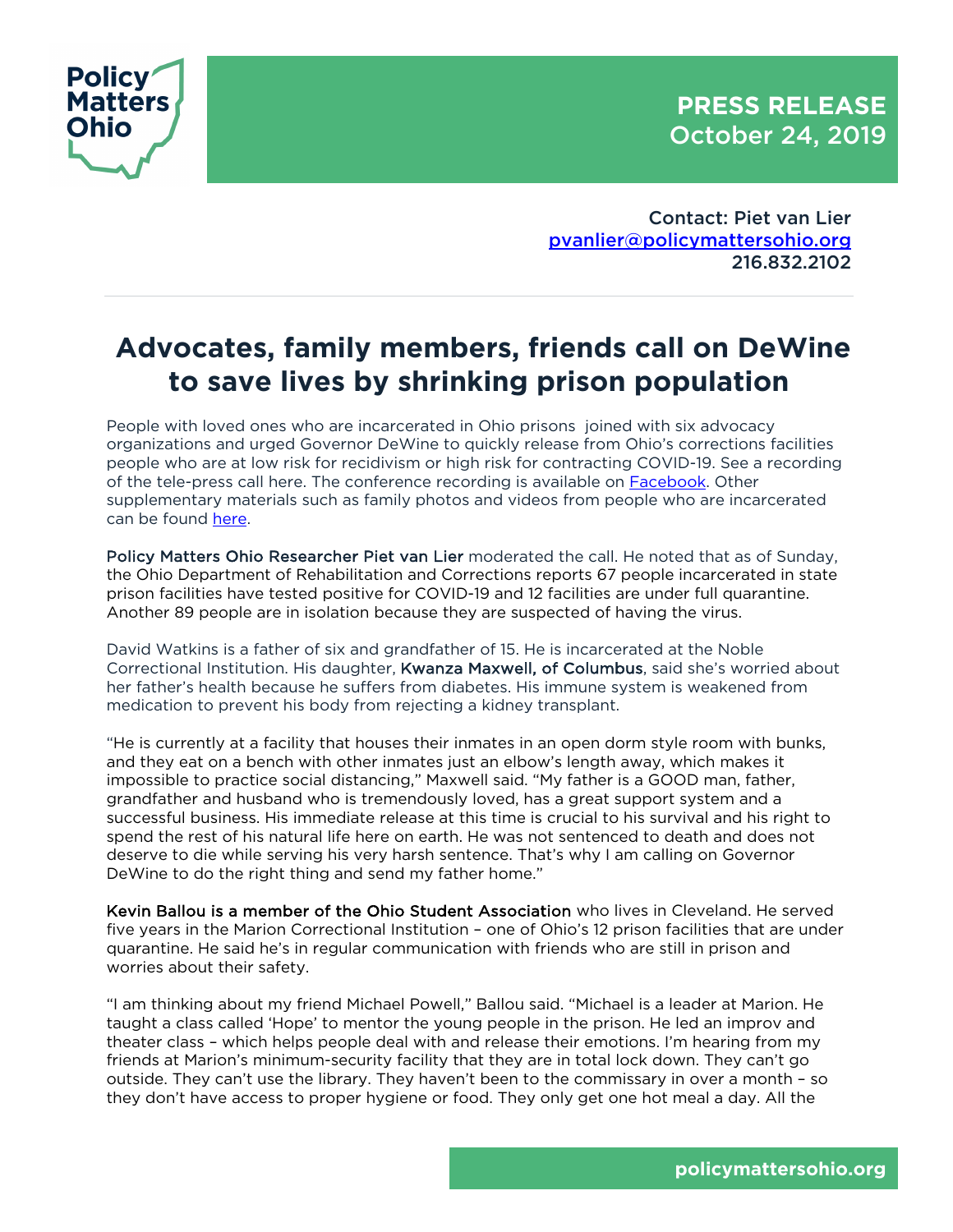people who are in this facility – like Michael – have demonstrated that they are ready to come home and contribute to society."

Rosie Pollack, of Frankfort, said she fears for her husband who is incarcerated in Pickaway Correctional Institute. "I'm asking, please Governor Mike DeWine, release offenders with under a year to go, nowhere in their sentence was a horrible virus that could potentially kill our loved ones, or the staff," she said. "I understand my husband committed a crime and he means nothing to you but he means the world to me and our children. I'm not asking for a free ride, put him on house arrest, strict probation or whatever, just let him come home. If he happens to get the virus god forbid give us the dignity of fighting it together."

The concerned friends and family members were joined by advocates from the ACLU of Ohio, Policy Matters Ohio, Ohio Organizing Collaborative, the Juvenile Justice Coalition, Law Enforcement Action Partnership (LEAP) and Faith in Public Life.

"Policy Matters Ohio, the ACLU, the Ohio Organizing Collaborative and the Juvenile Justice Coalition have been working together for more than a year on sentencing reform and a number of other criminal justice issues," van Lier said. "For a month now, our organizations have been raising the alarm about the potential for rapid spread of COVID-19 inside Ohio's prisons, jails and detention facilities. With increasing urgency, we've been calling for the release of broad categories of people, with a focus on people at low risk for recidivism and people at high risk for contracting COVID-19, including older people and those with underlying health conditions."

## GARY????

Policy Director at the Juvenile Justice Coalition Kenza Kamal said Governor DeWine should order the release the hundreds of children being held by the Department of Youth Services.

"In Ohio, Black children are committed to juvenile facilities at five times the rate of white children -- that means that the kids who are staying locked up and being wrongly left behind in this moment are disproportionately Black children," she said. "Kids in the juvenile system have higher rates of health issues than kids in general, including asthma and hypertension, which are two of the conditions that make you susceptible to the coronavirus. So while in previous circumstances this health disparity was worrying, right now it is deadly. What we need to do is get kids out of these conditions. Continuing to detain them runs the risk of facilities choosing to keep children in long-term isolation, which can become de facto solitary confinement – which is extremely harmful to children."

Carter Stewart, a former US Attorney spoke on behalf of LEAP. "To me, this is a public safety issue. Law enforcement personnel who work at the state prisons are putting themselves, their families and their communities at risk," he said. "Every day that they go to work and return home is another day they are rolling the dice as to whether they will spread the infection. The more staff that get sick, the less capable prison leadership becomes in terms of running and managing the prison. Governor DeWine has been a true leader on the virus in so many respects. I hope he will be one on the prison issue as well."

Blyth Barnow of Faith in Public Life, appealed to Governor DeWine as a person of faith, to protect the lives of all Ohioans, no matter where they may be or what mistakes they may have made in their past. "In this holy and heavy season, we as people of faith call on Governor DeWine to protect life and practice love of neighbor by dramatically reducing the number of Ohioans who are incarcerated and freeing as many people as possible, whether they be in prison, jail, youth facilities, halfway houses, or immigration detention facilities," she said. "Governor, the beloved children of God who are incarcerated in Ohio cannot save themselves alone. They need you. This decision is in your hands. As people of faith, we join in solidarity and call on you to meet the moral challenge of this catastrophic moment. There is no time for half measures. You must act boldly and now. It is the right thing to do, the just thing to do, and the faithful thing to do."